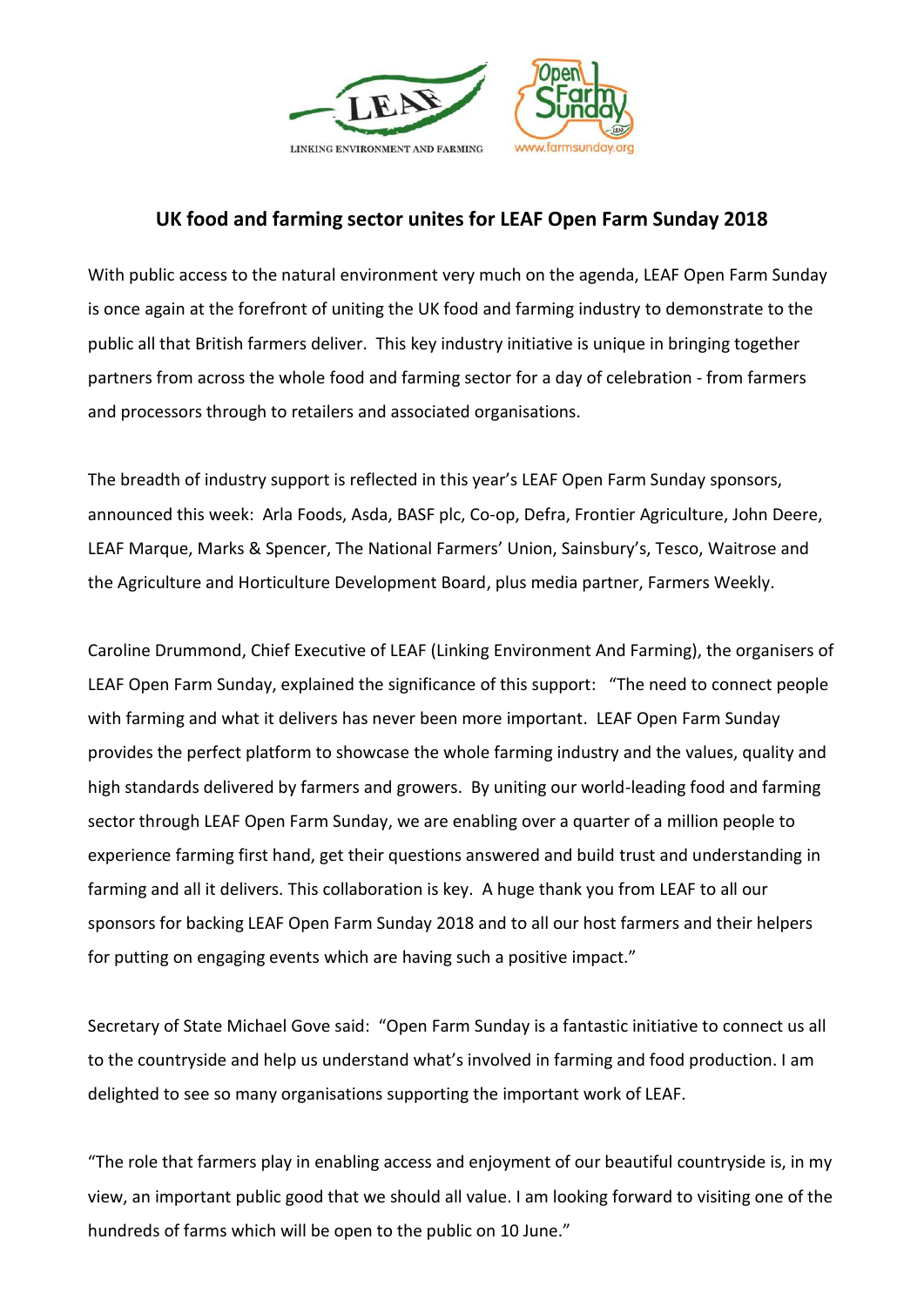

The theme for 2018 is 'The Great British Farm Day' and to support farmers who are opening, LEAF has a wide range of free resources to help farmers plan their event and to use on the day, including a handbook, posters, engaging activities and lots of case studies with top tips available online at [www.farmsunday.org.](http://www.farmsunday.org/) Plus the team of Regional Co-ordinators is on hand to answer questions and offer advice .

Jeremy Padfield, LEAF Open Farm Sunday Regional Co-ordinator for the South West urges more farmers and related businesses to take part: "Farming needs the support of the public more than ever and as an industry we need to share our story. We have to be transparent and open about what we do and engage in a dialogue with consumers, to educate, gain their trust and to answer their questions in an honest, open manner. The more farmers that open for LEAF Open Farm Sunday, the greater the impact the day will have. Personally, it is hugely rewarding to be able to speak directly with the public and talk about our work which we are so proud of."

To find out more about LEAF Open Farm Sunday or to register an event visit [www.farmsunday.org.](http://www.farmsunday.org/)

To discuss sponsorship opportunities for LEAF Open Farm Sunday 2018 please contact Annabel Shackleton on 02476 413 911.

## **Ends-**

For more information visit [www.farmsunday.org.](http://www.farmsunday.org/) To keep up to date on Twitter follow [@OpenFarmSunday,](http://www.twitter.com/OpenFarmSunday) [@LEAF\\_Farming](http://www.twitter.com/LEAF_Farming) an[d @AnnabelOFS](http://www.twitter.com/AnnabelOFS) 

For further information contact:

## **Ceres**

Open Farm Sunday Press Office T: 01189 475956 E[: openfarmsunday@ceres-pr.co.uk](mailto:openfarmsunday@ceres-pr.co.uk)

## **Editor's note:**

- LEAF Open Farm Sunday is managed by **LEAF (Linking Environment And Farming).** LEAF is the leading organisation delivering more sustainable food and farming. It works with farmers, the food industry, scientists and consumers to inspire and enable sustainable farming that is prosperous, enriches the environment and engages local communities. LEAF has organised Open Farm Sunday since it began in 2006. (LEAF is a registered charity no: 1045781)
- LEAF Open Farm Sunday offers a chance for all farmers to open their gates and welcome people onto their farms to discover the world of farming